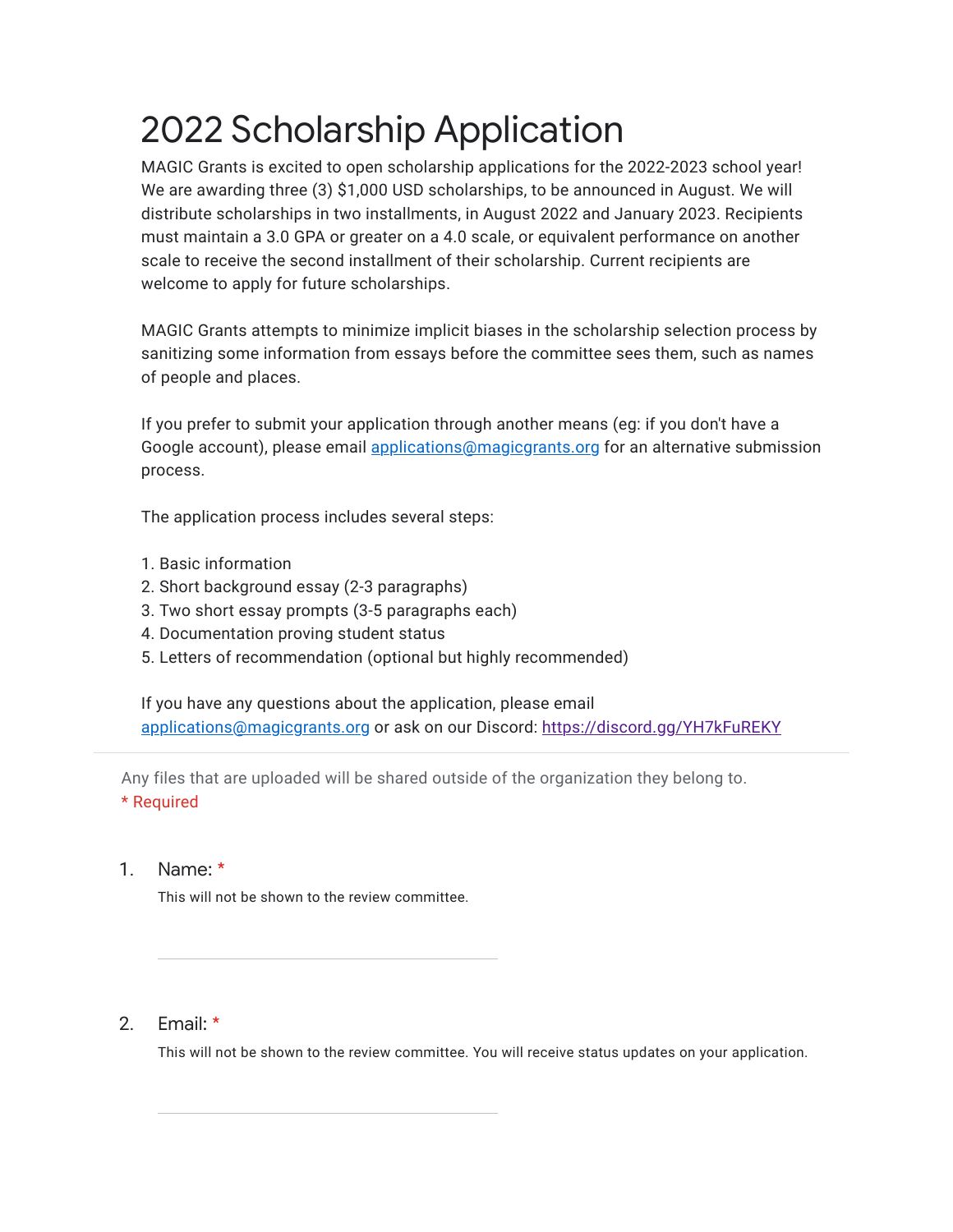## 3. Please add me to the following mailing lists:

This will not be shown to the review committee.

*Check all that apply.*

- Scholarship mailing list, to be notified of new programs
- General mailing list, to be notified of general MAGIC Grants news
- MAGIC Monero Fund mailing list, to be notified of MAGIC Monero Fund news

None of these

## 4. Applicant Mailing Address: \*

This will not be shown to the review committee.

## 5. Educational Institution Name: \*

### 6. Are you student at a US or non-US school? \*

This year, we are pleased to open scholarships to applicants worldwide. Search to see if your US institution appears here:<https://ope.ed.gov/dapip>

## *Mark only one oval.*

 $\Box$  I am a student at a US institution recognized by the Department of Education (see link above)

I am a student at a non-US institution

|  | Other: |
|--|--------|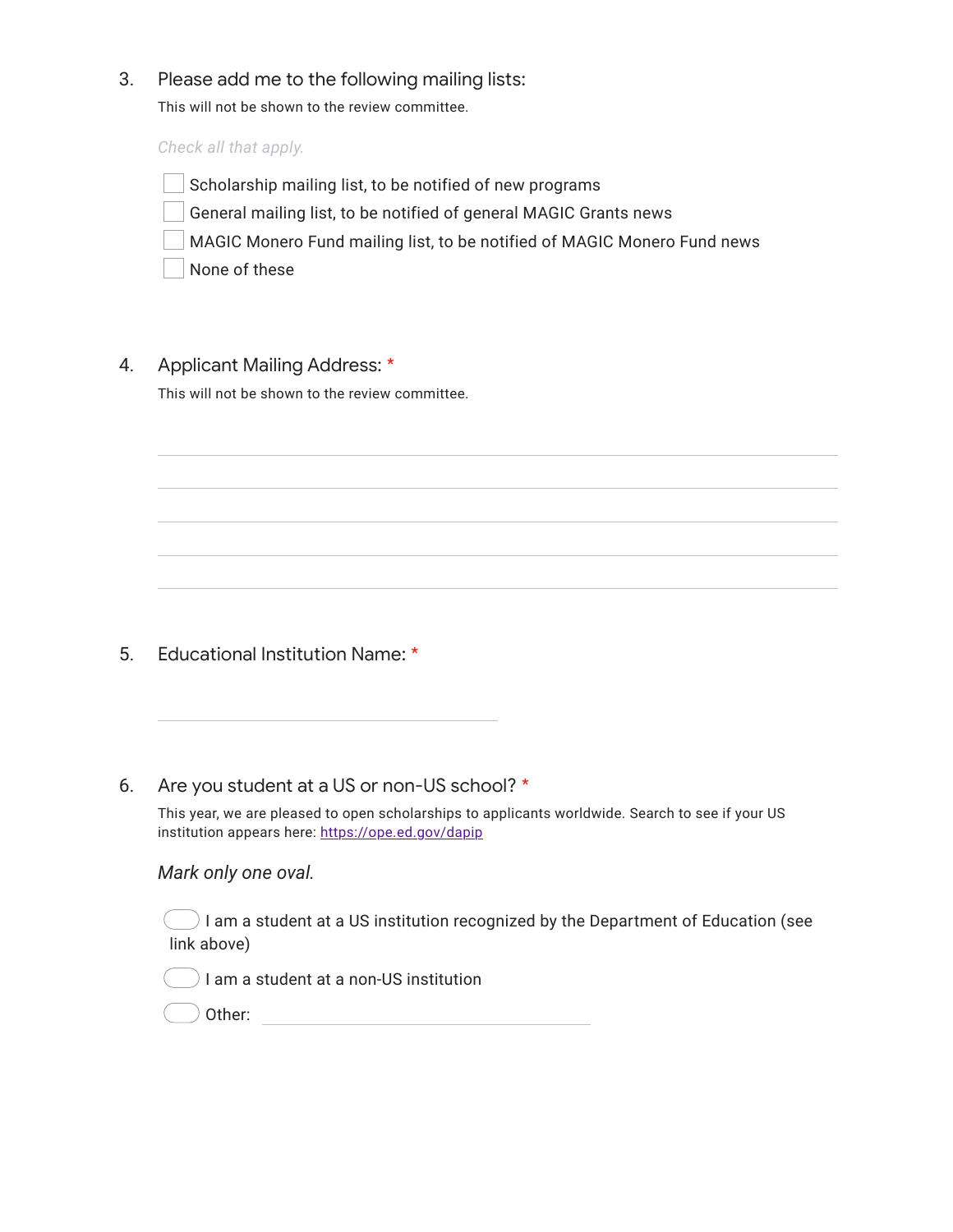- 7. Major(s) or Field(s) of Study: \*
- 8. Expected Graduation Date: \* Eg: May 2023
- 9. If selected, would you like to be named on our website? \*

This will not be shown to the review committee. Website: [https://magicgrants.org/scholarships](https://magicgrants.org/scholarships/scholarship-recipients/) [/scholarship-recipients/](https://magicgrants.org/scholarships/scholarship-recipients/)

*Mark only one oval.*

No

Ask me later

### 10. How did you hear about us?

This will not be shown to the review committee. By answering this question, you help us reach additional students who are passionate about cryptocurrencies, so that we can support their dreams early on!

## Short Background Essay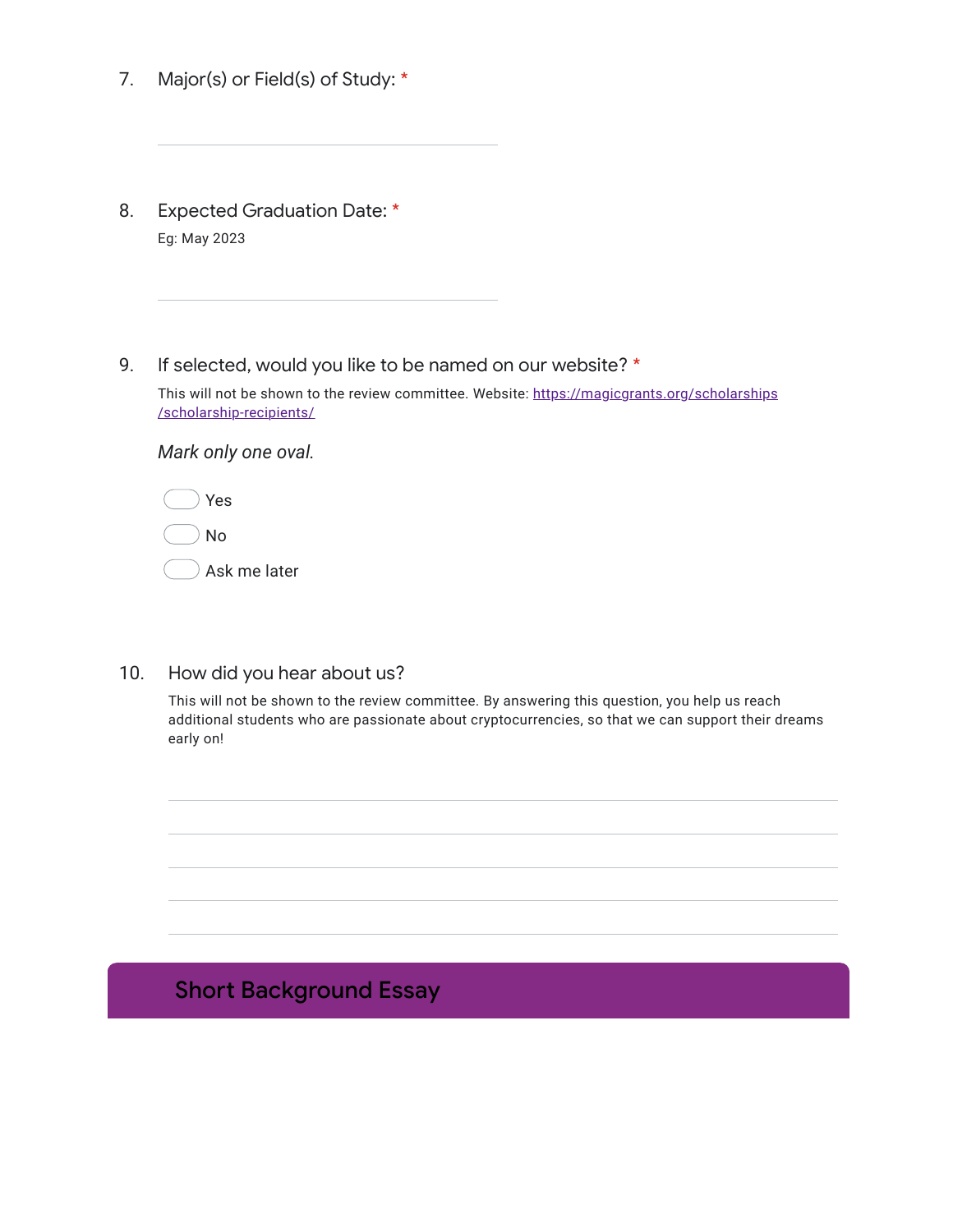11. In 3 paragraphs or less, describe how your field of study connects with cryptocurrencies and/or other privacy technologies, and explain how you intend to contribute to the cryptocurrency ecosystem with your education.

This should be the equivalent of 0.5-1 page long. Please do not include personal information about yourself, since these will be reviewed by the committee. We recommend initially typing in another program and then pasting here.



WHEN WRITING ESSAYS, PLEASE DO NOT USE REAL NAMES OF PEOPLE OR PLACES. You can include names of well-known people if that is relevant. We are looking for responses that show clear interest and excitement in cryptocurrencies. We are not looking for responses that support any particular view, so criticism is okay!

\*

We do not have strict requirements for essay length or formatting. Most responses are about 5 paragraphs long, or the equivalent of 2-3 pages. The content is significantly more important than the length. If you can succinctly express a powerful idea in only 3 paragraphs, that is okay.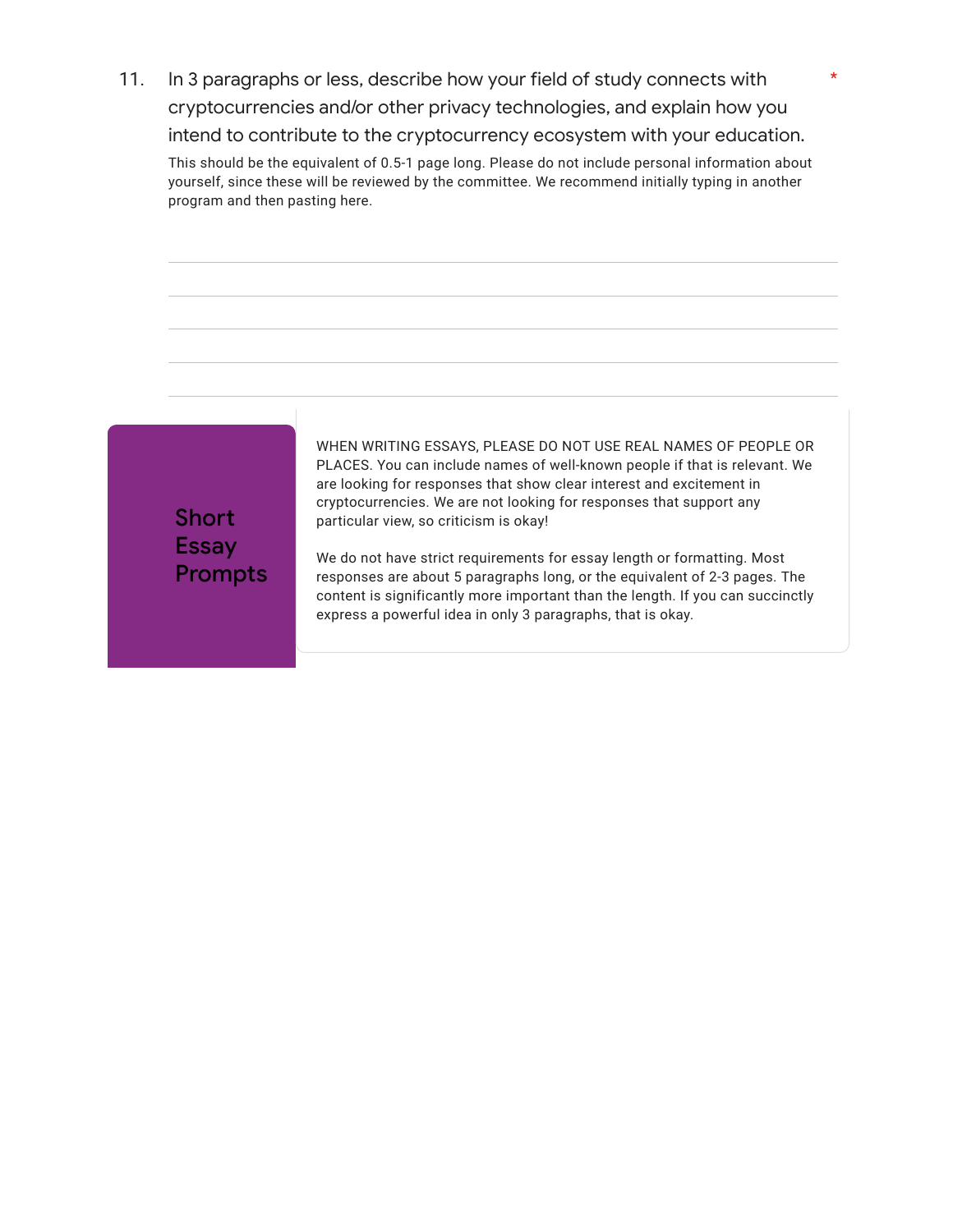## 12. Please pick two of the available short essay prompts: \*

*Check all that apply.*

Identify a social problem that could be positively affected with quantifiable benefits using blockchain or cryptocurrency

 $\Box$  In what ways can cryptocurrencies and other privacy enhancing technologies help or harm society? Do these benefits or harms disproportionately impact specific groups?

What areas of cryptocurrency networks need the most attention? How can we improve cryptocurrency networks in these areas?

To what extent have you or have you not experienced diversity in the cryptocurrency community? In what ways can we increase its diversity and encourage broader participation?

Will the world be better or worse off now that people and companies do not need to transact using a bank or other financial institution? Why? What do people and governments do from here?

How have financial institutions discriminated against minority communities? Do cryptocurrencies help reduce these injustices in any way?

Write a thorough research report showing the pros, cons, tokenomics, attributes, competitive advantages, risks, and challenges of a cryptocurrency project you select.

What adversity must you or have you overcome to achieve your goals? If you are selected as a recipient, how will this scholarship impact you?

## 13. Short essay response 1: \*

Usually about 5 paragraphs, or the equivalent of 2-3 pages. Please do not include personal information about yourself, since these will be reviewed by the committee. We recommend initially typing in another program and then pasting here.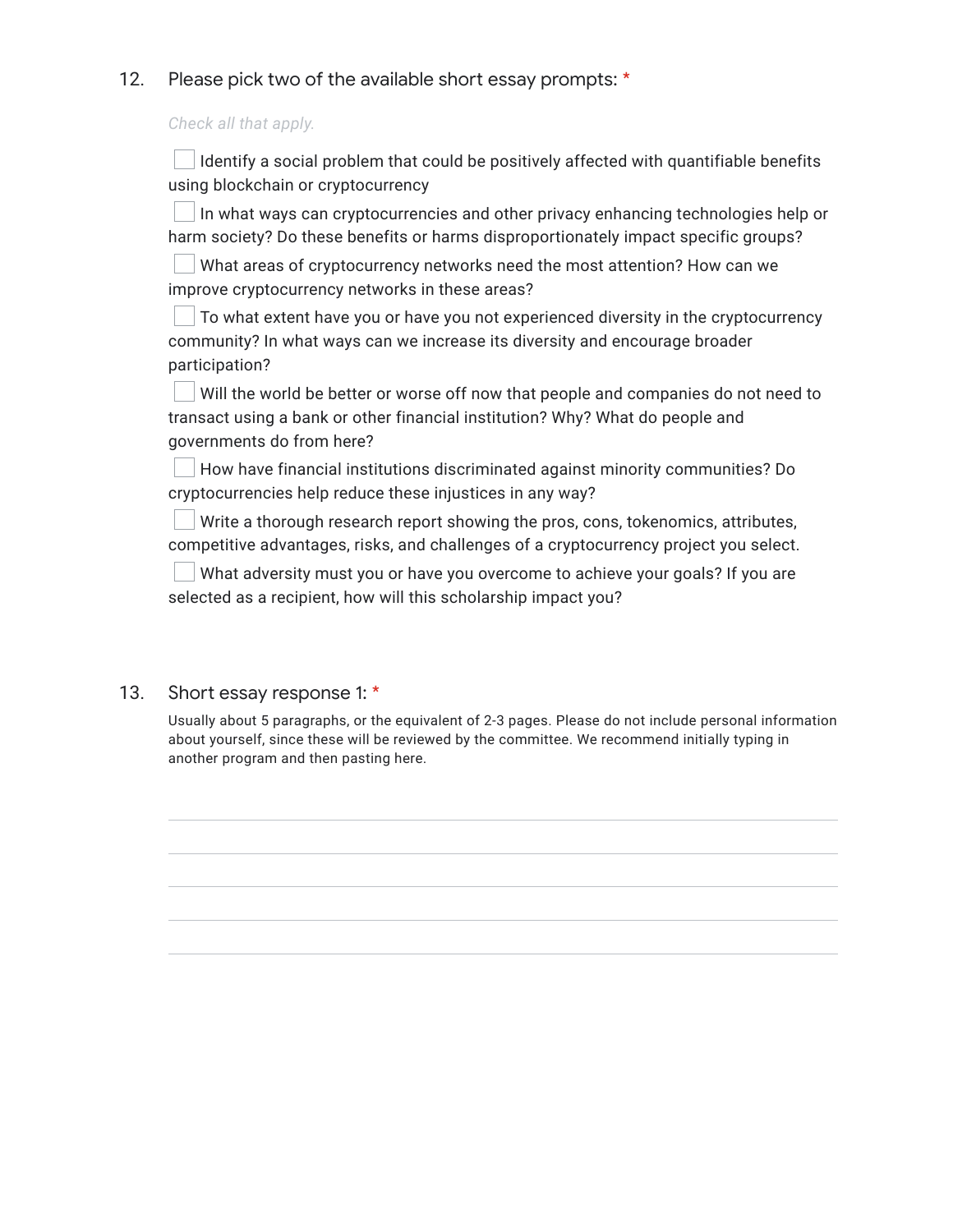### 14. Short essay response 2: \*

Usually about 5 paragraphs, or the equivalent of 2-3 pages. Please do not include personal information about yourself, since these will be reviewed by the committee. We recommend initially typing in another program and then pasting here.



15. Unofficial transcript from the latest educational institution attended \*

Files submitted:

## 16. Proof of registration/enrollment at an eligible institution

This is NOT needed if it's the same institution if you have provided a transcript for. This is usually provided by incoming freshmen and transfer students.

Files submitted:

### 17. Resume (optional; please redact name/address)

Please redact your name and address. This will be shown to the review committee. We will manually review all of these files to remove identifying information.

Files submitted:

### 18. Any supplemental information

If you feel that this application does not otherwise cover your special circumstances or accomplishments, please provide this additional context here. Do not include identifying information. This will be shown to the review committee.

Files submitted:

We strongly recommend that candidates seek out letters of recommendation. While these letters of recommendation are optional, having individuals who can vouch for your